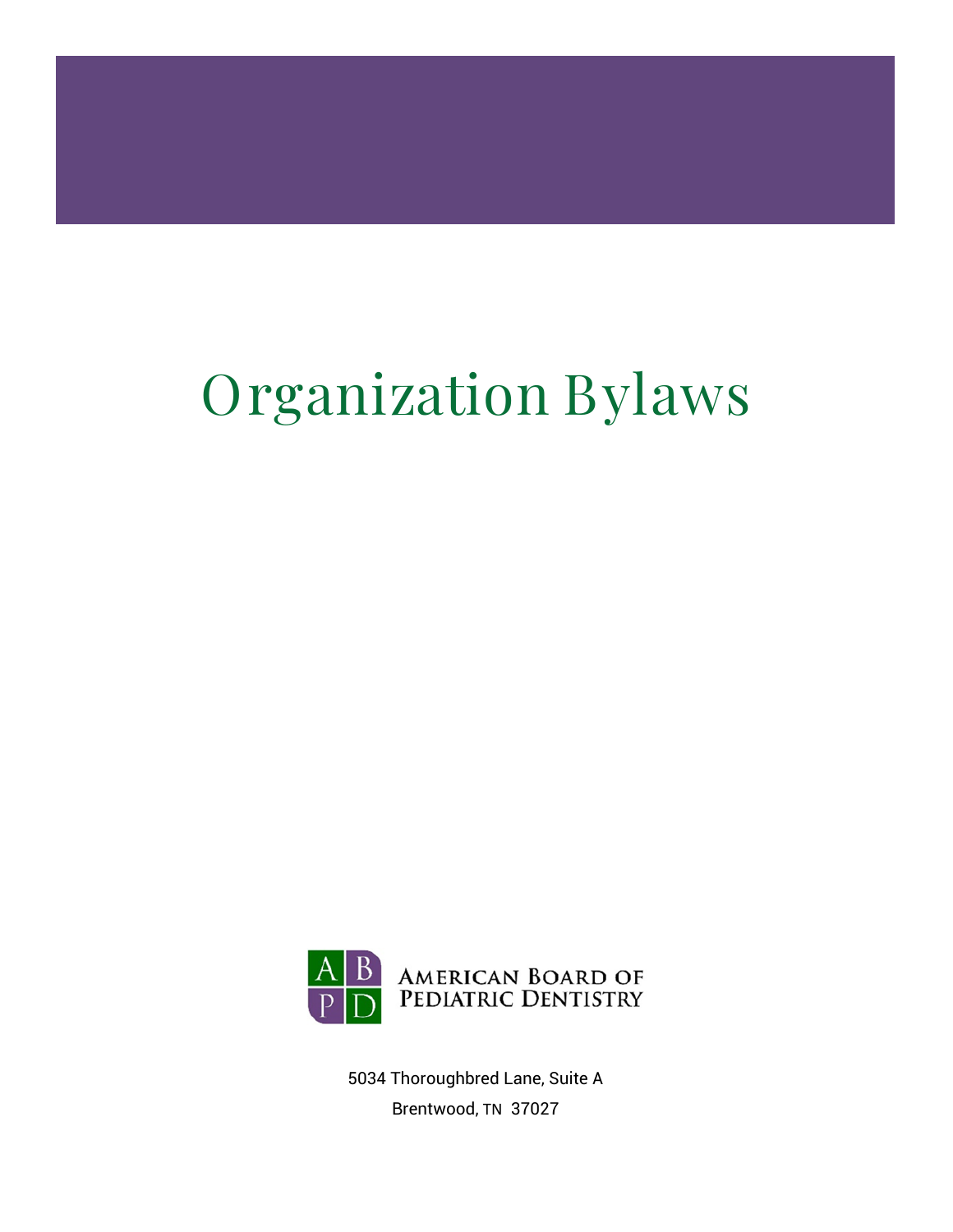

# **Organization Bylaws**

#### **Table of Contents**

| Article IX. Contracts, Loans, Checks, Deposits, and Investments  10 |
|---------------------------------------------------------------------|
|                                                                     |
|                                                                     |
|                                                                     |
|                                                                     |
|                                                                     |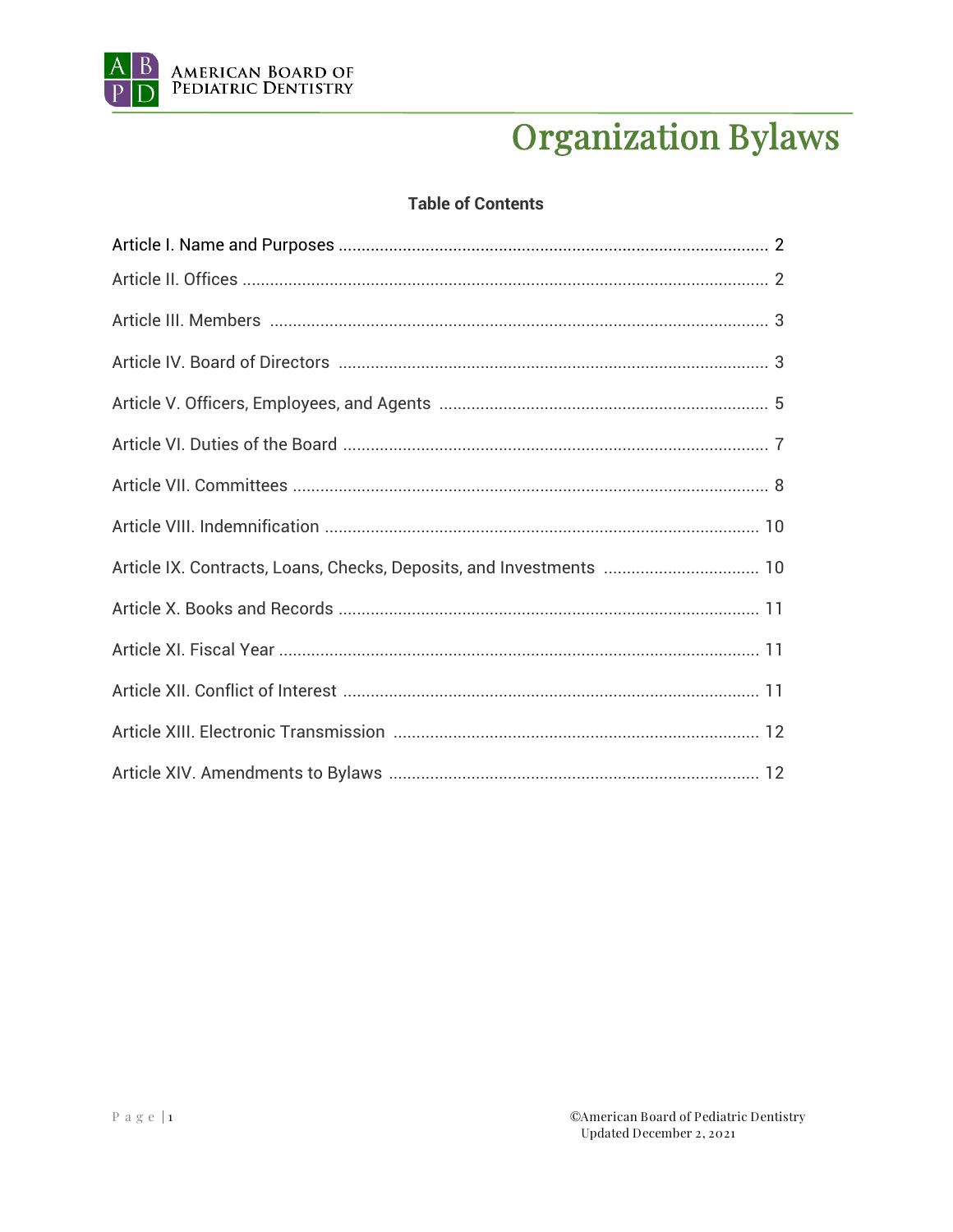## **ARTICLE I. NAME AND PURPOSES**

**Section 1.01. Name.** The name of the organization is The American Board of Pediatric Dentistry, Inc. (hereinafter referred to as "ABPD"). ABPD is sponsored by the American Academy of Pediatric Dentistry (hereinafter referred to as "Academy" or "AAPD") and is a mutual benefit corporation organized under and governed by Chapter 504 of the Code of Iowa.

**Section 1.02. Powers and Purposes.** ABPD shall promote interest among pediatric dentists who meet the qualifications to attain board certification. Its powers include but are not limited to the following:

- 1. To disseminate current information about the certification process.
- 2. To create and administer a certification process which validates the candidate's indepth knowledge and proficiency in the specialty of pediatric dentistry through:
	- a. Completion of the initial credentialing process and verification of the candidate's educational qualifications.
	- b. Successful completion of an examination process.
	- c. Completion of the annual credentialing process.
- 3. To administer the Renewal of Certification Process which validates the Diplomate's credentials (including an active license to practice dentistry), continued in-depth knowledge, and proficiency in the specialty of pediatric dentistry and performance in practice.
- 4. To maintain a registry of Diplomates.
- 5. To do such other lawful acts and things as may be pertinent, incidental, or conducive to, or necessary, suitable, or proper for the accomplishment of any of the purposes or powers herein set forth or connected therewith, and in pursuance thereto, to exercise all the powers now or hereafter conferred by the State of Iowa upon nonprofit corporations organized under the laws under which ABPD is organized, as amended.

ABPD shall have all of the powers given to it by the laws of the state of Iowa; provided, however, only such powers shall be exercised as are in furtherance of the tax-exempt purposes of ABPD and as may be exercised by an organization exempt under Section 501(c) (6) of the Internal Revenue Code of 1986, as amended (or the corresponding provision of any future United States Internal Revenue Law).

In the event of a conflict between these bylaws and the AAPD bylaws, the AAPD bylaws shall govern.

#### **ARTICLE II. OFFICES**

**Section 2.01. Principal Office.** The principal office of ABPD shall be located in Brentwood, Tennessee, or as identified in ABPD's biennial report filed with the Iowa Secretary of State. ABPD may maintain other offices, either within or outside the state of Tennessee or Iowa, as the Board of Directors may determine.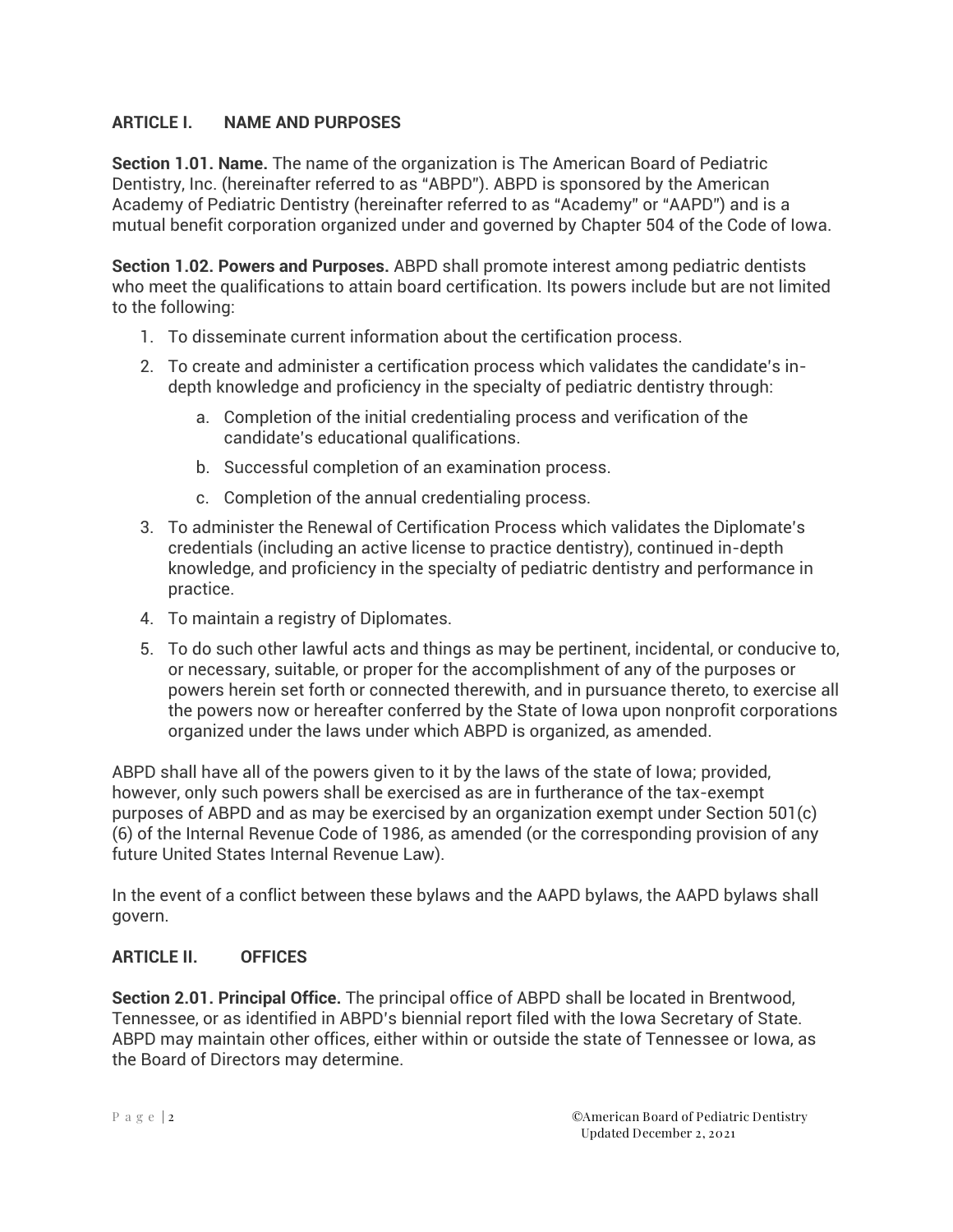**Section 2.02. Registered Office and Registered Agent.** The registered agent and office of ABPD are set forth in the Articles of Incorporation or as identified in ABPD's biennial report filed with the Iowa Secretary of State.

#### **ARTICLE III. MEMBERS**

ABPD shall not have members.

#### **ARTICLE IV. BOARD OF DIRECTORS**

**Section 4.01. General Powers.** The affairs of ABPD shall be managed by its Board of Directors. Directors need not be residents of the state of Iowa.

**Section 4.02. Number, Tenure and Qualifications.** The number of directors shall be composed of six (6) examining and voting Directors which includes the Immediate Past President; therefore, each Director serves a six (6) year term. Eligible candidates for Director of the ABPD must be a Diplomate in good standing and actively involved in direct patient care or clinical teaching of pediatric dentistry.

**Section 4.03. Election.** The Directors shall be elected by the AAPD pursuant to the AAPD Constitution and Bylaws, a copy of which shall be maintained at ABPD's primary office.

**Section 4.04. Removal.** Notwithstanding Iowa Code section 504.808, a Director may be removed at any time for cause by a two-thirds vote of the entire Board of Directors at any special meeting of the Board called for that purpose, provided that at least one week's notice of the proposed action has been given to the entire Board of Directors then in office. Such notice shall state that a purpose of the meeting is to vote upon the removal of one or more Directors named in that notice. Only the named Director or Directors may be removed at the meeting.

A Director may be recalled by AAPD per AAPD's Administrative Policy and Procedure Manual, a copy of which shall be maintained at ABPD's primary office. Such a recall shall be considered a removal of the Director from the Board.

**Section 4.05. Resignation.** Any Director may resign at any time by giving written notice to the President, Vice President, or Executive Director. Unless otherwise specified in such written notice, such resignation shall take effect upon receipt, and the acceptance of such resignation shall not be necessary to make it effective.

**Section 4.06. Increase in Number.** The number of Directors may be increased by amendment to these bylaws by the affirmative vote of a majority of the entire Board. Any such increase shall comply with the requirements of the National Commission on Recognition of Dental Specialties and Certifying Boards.

**Section 4.07. Regular Meetings.** A regular annual meeting of the Board of Directors shall be held. The Board of Directors may provide by resolution the time and place, either within or without the state of Iowa, for the holding of additional regular meetings of the Board without other notice than the resolution.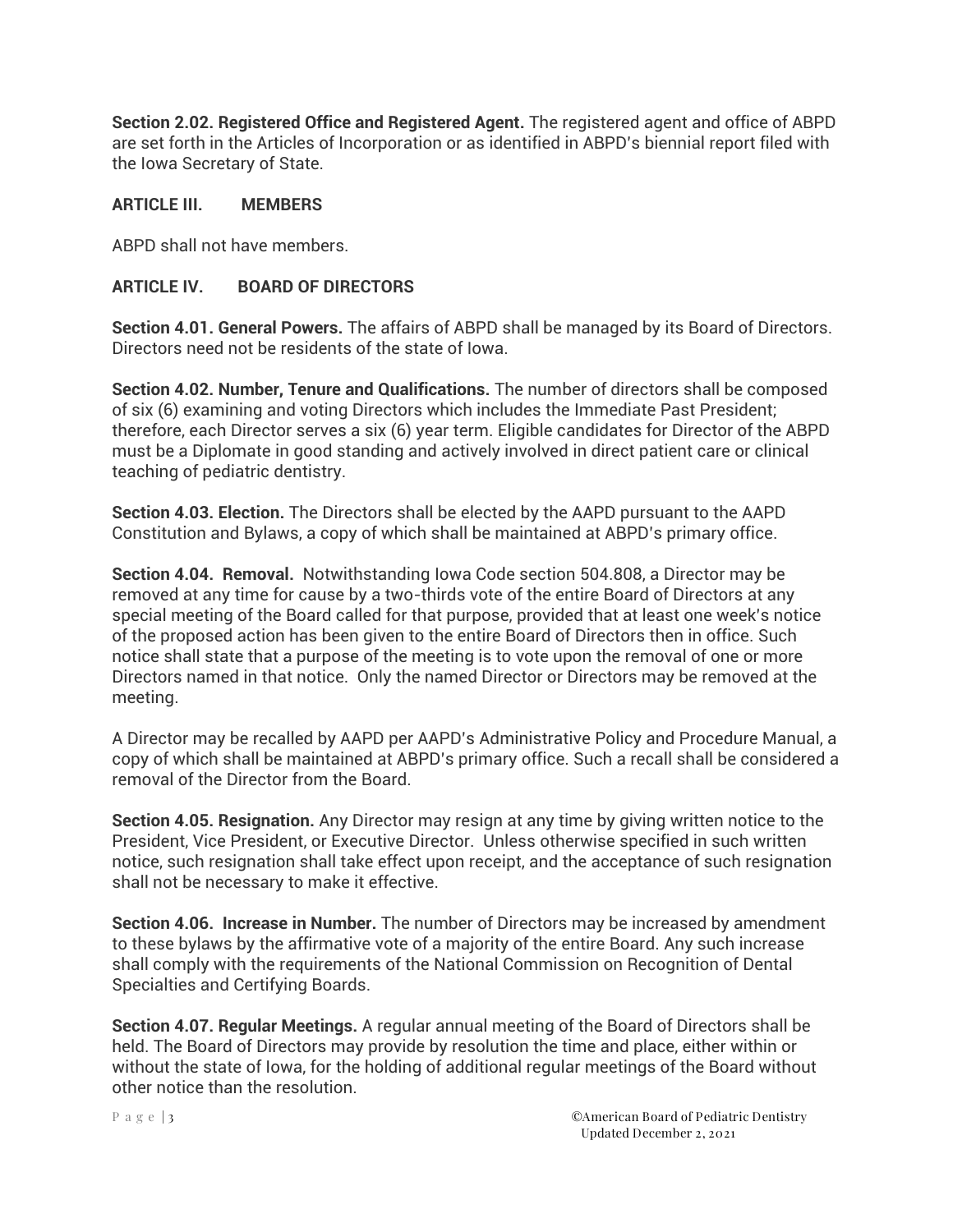**Section 4.08. Special Meetings.** Special meetings of the Board of Directors may be called by or at the request of the President or any two Directors. The person or persons authorized to call special meetings of the Board may fix any place, either within or without the state of Iowa, as the place for holding any special meeting of the Board called by them.

**Section 4.09. Meetings to Conduct Examinations.** Examinations to determine the qualifications of acceptable candidates for certification may be scheduled at such times, at such places, and under such conditions as designated by the Board.

**Section 4.10. Notice.** Unless waived or otherwise provided in the Articles of Incorporation, these bylaws, or by resolution of the Board, notice of the annual meeting shall be given at least thirty (30) days in advance; notice of examination meetings shall be given at least ten (10) days in advance; and notice of special meetings shall be given at least two (2) days in advance. Notice shall be in writing and delivered personally or sent by mail, fax or electronic transmission to each Director pursuant to the Director's contact information as shown by the records of ABPD. If mailed, such notice shall be deemed to be delivered when deposited in the U.S. mail in a sealed envelope so addressed, with postage prepaid. If notice is given by fax or electronic transmission, it shall be deemed to be delivered when successfully transmitted to the recipient. ABPD shall make a reasonable effort to ensure that each Director receives notice of any special meeting at least two (2) days in advance of the meeting. Any Director may waive notice of any meeting. The attendance of a Director at any meeting shall constitute a waiver of notice of such meeting, except where a Director attends a meeting for the express purpose of objecting to the transaction of any business because the meeting is not lawfully called or convened. Neither the business to be transacted at, nor the purpose of, any regular or special meeting of the Board need be specified in the notice or waiver of notice of such meeting, unless specifically required by law or by these bylaws.

**Section 4.11. Quorum.** Two-thirds of the Board of Directors shall constitute a quorum for the transaction of business; but if less than two-thirds of the Board of Directors are present at a meeting, a majority of the Directors present may adjourn the meeting without any further notice.

**Section 4.12. Manner of Acting.** The act of the majority of the Directors present at a meeting at which a quorum is present shall be the act of the Board of Directors, unless a greater number is required by law or by these bylaws.

**Section 4.13. Vacancies.** When a vacancy occurs on the Board of Directors because of resignation, illness, incapacitation or death, the President of the Board in consultation with the AAPD President may appoint a Diplomate of the American Board of Pediatric Dentistry who is eligible to serve. The appointee shall serve until the membership of the AAPD elects a Director to fill the unexpired term or until the incapacitated Director can resume his/her duties.

**Section 4.14. Compensation.** Directors shall not receive any stated salaries for their services, but the Board of Directors may by resolution allow appropriate reimbursement of expenses as well as a fixed sum and expenses of attendance, if any, for attendance at each regular or special meeting of the Board. Nothing in these bylaws shall be construed to preclude any Director from serving ABPD in any other capacity and receiving compensation for that service.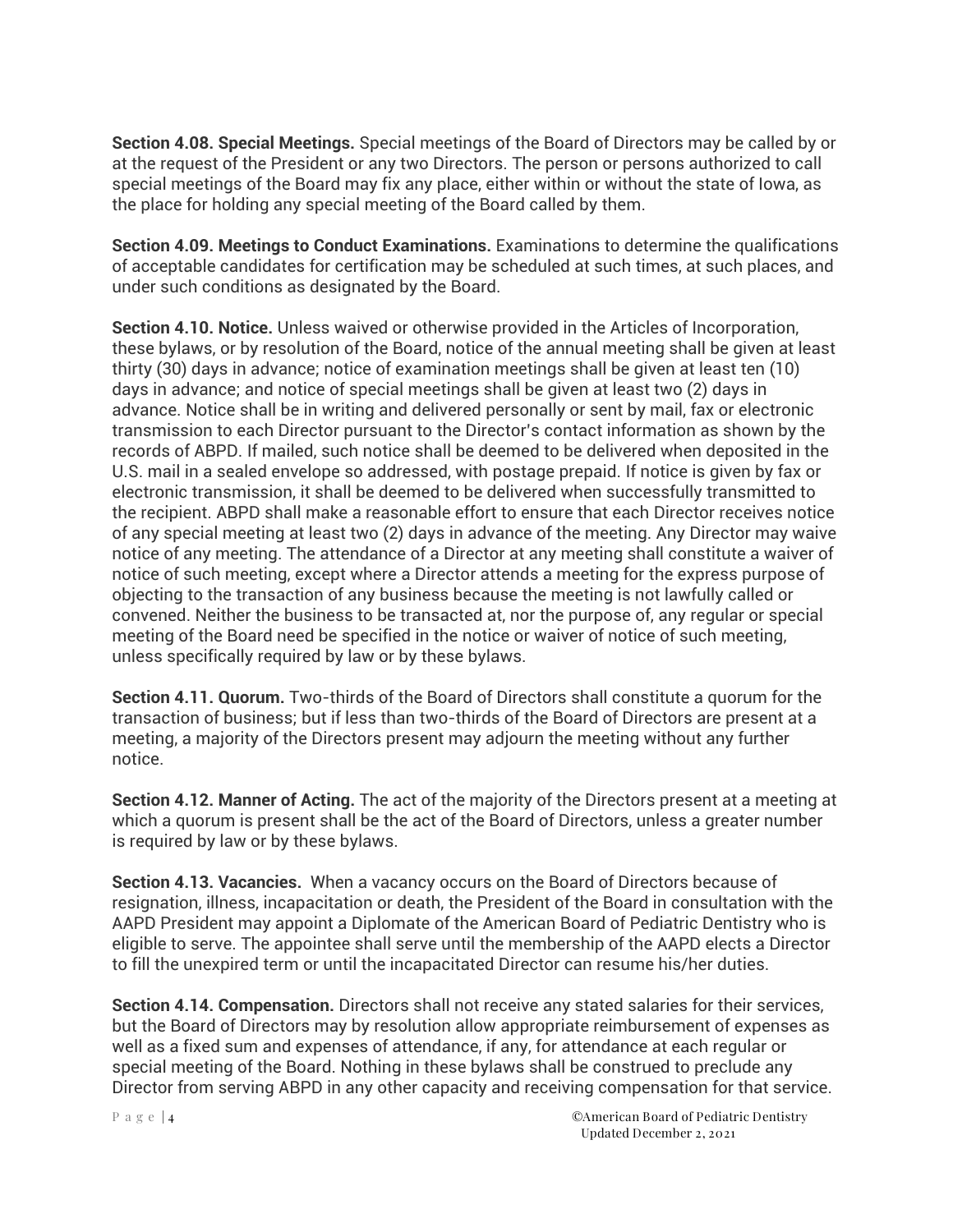**Section 4.15. Informal Action by Directors.** Any action required or permitted to be taken by the Board may be taken without a meeting if the action is approved by all Directors of the Board and evidenced by a written consent (which may be in counterparts and may be electronic) signed by each Director, describing the action taken and included in the minutes of the proceedings of the Board. Board action by unanimous written consent shall be effective when the last Director signs the consent unless a prior or subsequent effective date is specified in the consent. A Director's consent may be withdrawn by a revocation signed by the Director and delivered to ABPD prior to the delivery to ABPD of unrevoked written consents signed by all of the Directors.

**Section 4.16. Meetings by Conference Telecommunication.** Any or all Directors may participate in any meeting of the Board through the use of any means of communication by which all Directors participating may simultaneously hear each other during the meeting. A Director participating in a meeting by this means shall be deemed to be present in person at the meeting.

**Section 4.17. Presumption of Assent.** A Director who is present at a meeting of the Board of Directors at which action on any corporate matter is taken shall be presumed to have assented to the action taken unless his or her dissent is entered in the minutes of the meeting or unless he or she files a written dissent to the action with the person acting as the Secretary of the meeting before the adjournment of the meeting or forwards a dissent by registered mail to the Secretary of ABPD promptly after the adjournment of the meeting. A Director who voted in favor of an action may not dissent from that action.

**Section 4.18. General Standards for Directors.** A Director shall discharge his or her duties as a Director in good faith and in a manner the Director reasonably believes to be in the best interests of ABPD. The members of the Board of Directors shall discharge their duties with the care that a person in a like position would reasonably believe appropriate under similar circumstances. In discharging such duties, a Director may rely on information and advice from competent individuals pursuant to Iowa Code section 504.831.

# **ARTICLE V. OFFICERS, EMPLOYEES, AND AGENTS**

**Section 5.01. Executive Director.** An Executive Director shall be recruited and appointed by the Board of Directors as an employee. The duties of the Executive Director are outlined in the ABPD Operations Manual and shall be executed in accordance with the various policies, procedures, bylaws, resolutions, and designated protocols established by the Directors. The Executive Director is not a member of the Board and shall not vote on Board matters. The Executive Director shall be responsible to the Directors of the Board and shall coordinate the affairs of the Board after consultation with the Directors. The Executive Director shall be employed pursuant to a contract negotiated between the Executive Director and the Board of Directors. The employment contract shall be approved by a majority of the Board of Directors.

**Section 5.02. Officers.** The Officers of the Board shall be the President, one or more Vice Presidents (said number to be determined by the Board of Directors), one Secretary, and such other officers as may be determined by the Board of Directors. Any two or more officer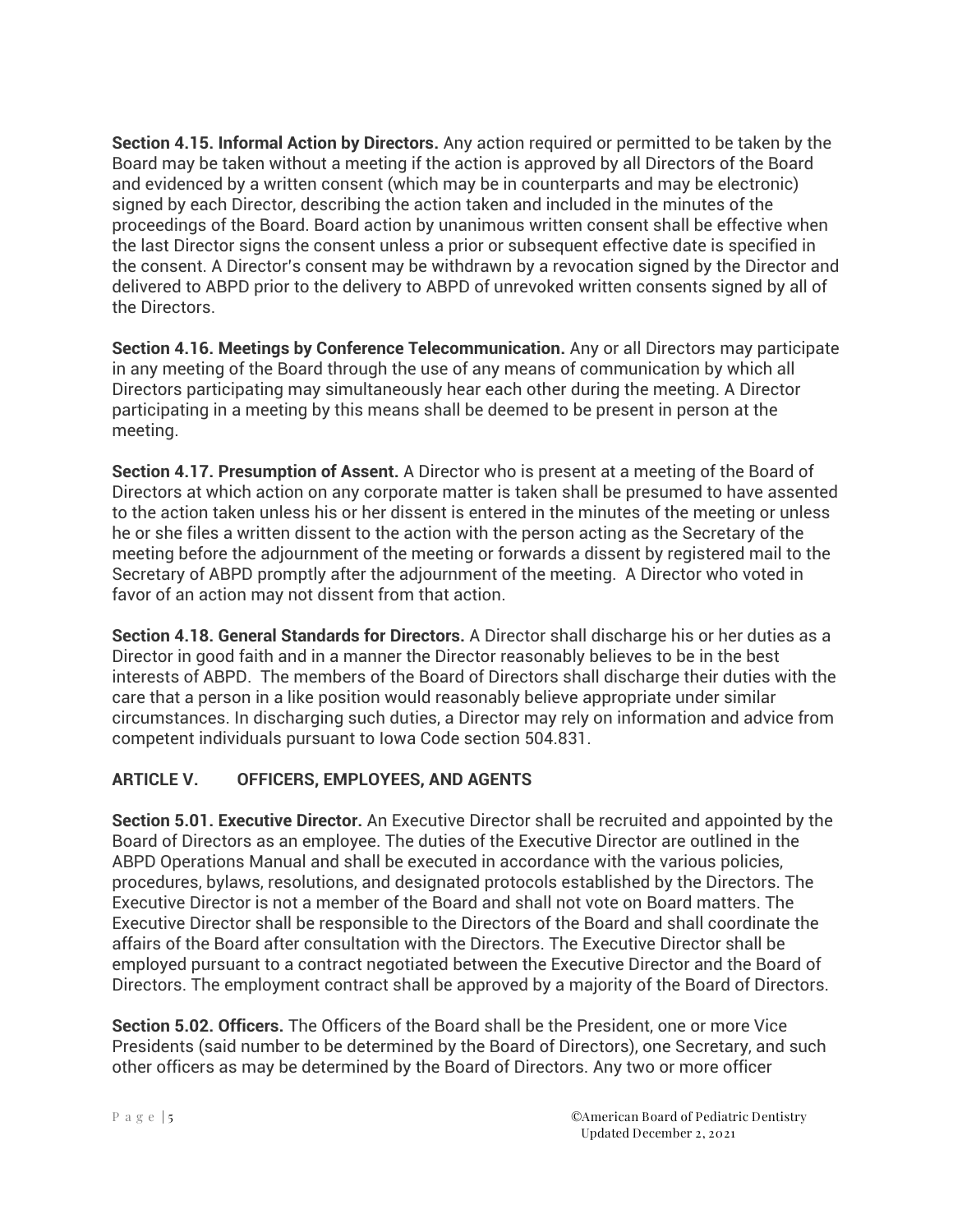positions may be held by the same person. The Officers must be members of the Board of Directors. The Executive Director is not an officer.

**Section 5.03. Term of Office.** The Officers shall be determined by the Board of Directors based on its established protocol (3rd year – Secretary; 4th year – Vice President; 5th year – President; 6th year – Immediate Past President). New offices may be created and filled at any meeting of the Board of Directors. Each Officer shall hold office until his or her successor is determined and has qualified, or until his or her death, resignation or removal.

**Section 5.04. Resignation and Removal.** Any Officer, agent or employee elected or appointed by the Board of Directors may be removed by the Board of Directors whenever in its judgment the best interests of ABPD would be served by his or her removal. However, such removal shall not prejudice the contract rights, if any, of the person removed. Election or appointment of an Officer or agent does not of itself create contract rights. Further, an Officer may resign at any time by delivering notice to the corporation.

**Section 5.05. Other Agents and Employees.** The Board of Directors may appoint such other agents and employees as it may deem necessary, each of whom shall serve at the pleasure of the Board of Directors and shall have such authority, perform such duties and receive such reasonable compensation, if any, as the Board of Directors may determine. No agent or employee need be a director of ABPD. The Board of Directors may prescribe the respective title, terms of engagement, authorities and duties of such agents or employees.

**Section 5.06. Delegation of Authority.** To the full extent allowed by law, the Board of Directors may delegate to any Officer, agent or employee any powers possessed by the Board of Directors.

**Section 5.07. Vacancies.** A vacancy in any appointment because of death, resignation, removal, disqualification or otherwise may be filled by the Board of Directors for the unexpired portion of the term. In the event the office of President becomes vacant, the Vice President shall become President for the unexpired portion of the term. In the event the office of the Vice President becomes vacant, the duties of the office will be assumed by the Secretary for the unexpired portion of the term, in addition to other duties. When the office of Secretary or Immediate Past-President becomes vacant, the office shall be filled for the unexpired portion of the term by nomination of a Director by the President, with appointment being subject to approval by the Board. A vacancy in Executive Director position shall be filled by action of the Board.

**Section 5.08. President.** The President shall:

- 1. Preside at meetings.
- 2. Appoint committees.
- 3. Appoint consultants (but not examination consultants).
- 4. Represent or appoint a designee to represent ABPD at appropriate meetings and conferences.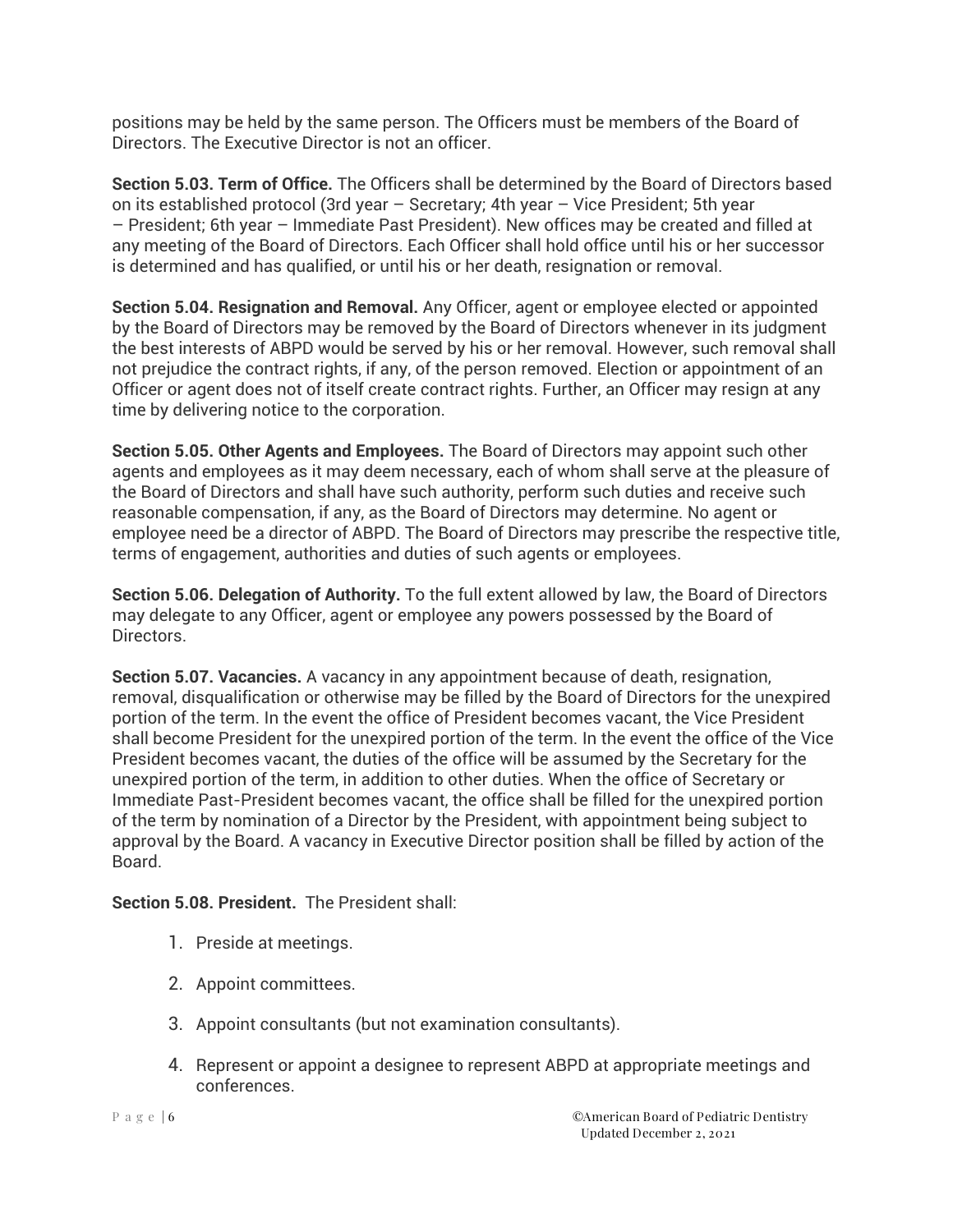- 5. Report to the Board of Trustees of AAPD.
- 6. Be authorized to sign, with the Secretary or any other proper Officer of ABPD authorized by the Board of Directors, any deeds, mortgages, bonds, contracts, or other instruments that the Board of Directors has authorized to be executed, except in cases where the signing and execution shall be expressly delegated by the Board of Directors or by these bylaws or by statute to some other Officer or agent of ABPD.
- 7. Perform such other executive and administrative duties that are incident to the office of President and such other duties as may be prescribed by the Board of Directors.

**Section 5.09. Vice President.** The Vice President shall assume the duties of the President when the President is absent, resigns, or becomes incapacitated. The Vice President shall perform such other duties as may be assigned by the President or by the Board of Directors.

**Section 5.10. Treasurer.** The functions normally associated with a Treasurer shall be handled by the Executive Director and as determined by the Board of Directors. As such, there shall be no Treasurer officer position per se.

**Section 5.11. Secretary.** The Secretary shall direct staff to ensure that minutes of the meetings of the Board of Directors are kept in records provided for that purpose; that all notices are given in accordance with the provisions of these bylaws or as required by law; and that corporate records are properly maintained. The Secretary shall perform such other duties as may be assigned by the President or by the Board of Directors.

**Section 5.12. Compensation.** Any agent or employee of ABPD is authorized to receive a reasonable salary or other reasonable compensation for services rendered to ABPD if and when authorized by a majority of the Board of Directors.

**Section 5.13. Duties and Authorities of Officers.** Each Officer has the authority and shall perform the duties set forth in the bylaws or, to the extent consistent with the bylaws, the duties and authority prescribed in a resolution of the Board of Directors or by direction of an Officer authorized by the Board of Directors to prescribe the duties and authority of other Officers.

**Section 5.14. Standards of Conduct for Officers.** An Officer shall discharge his or her duties in good faith, with the care that a person in a like position would reasonably exercise under similar circumstances, and in a manner the Officer reasonably believes to be in the best interests of ABPD. In discharging such duties, an Officer may rely on information and advice from competent individuals pursuant to Iowa Code section 504.843.

# **ARTICLE VI. DUTIES OF THE BOARD**

**Section 6.01. Examinations.** The Board shall announce, through the Executive Director at the Board's Principal Office, the time and place of examinations.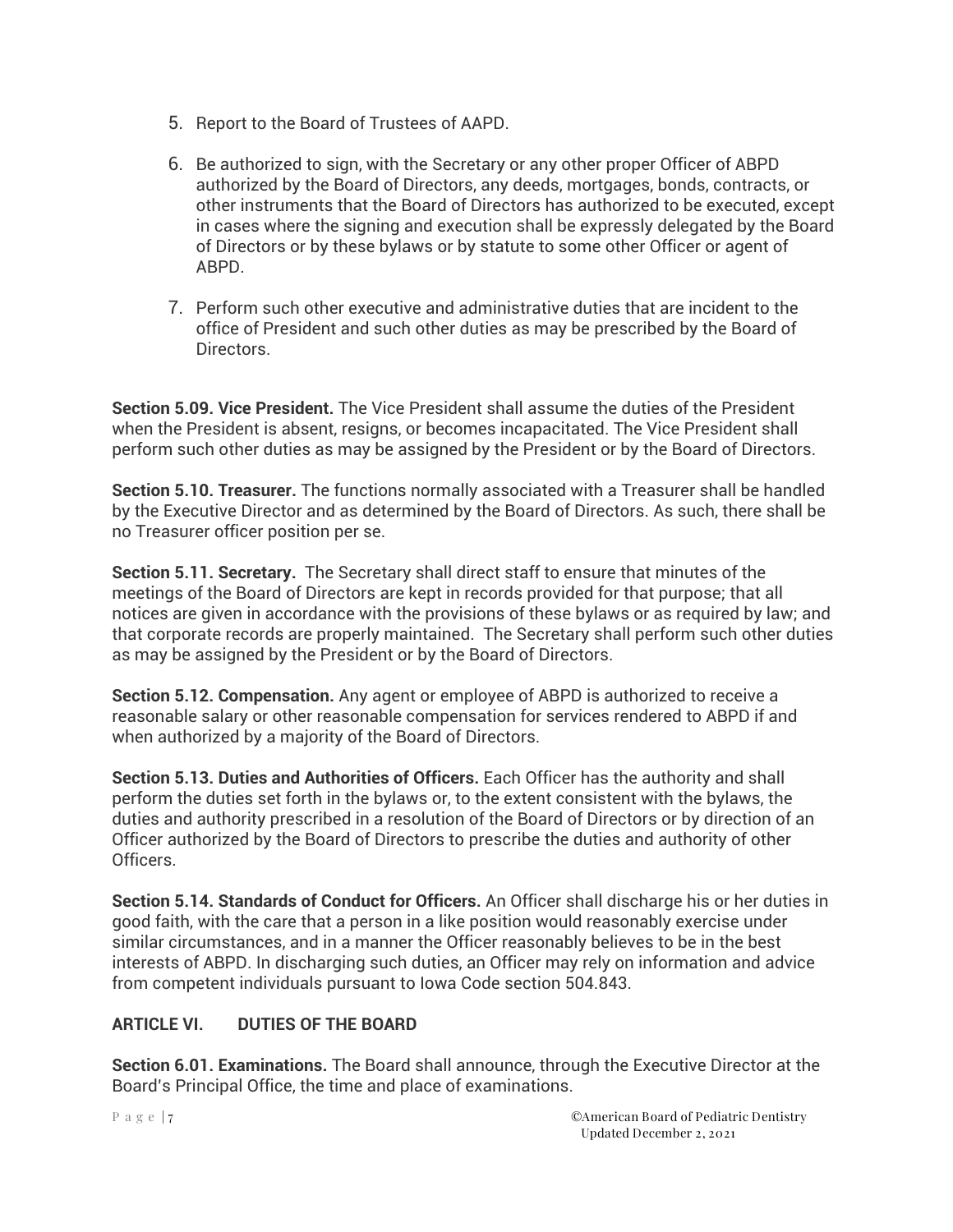**Section 6.02. Certification Process.** The Board shall, subject to appropriate documentation to the National Commission on Recognition of Dental Specialties and Certifying Boards, formulate and put into effect the policies, criteria, and rules for the examination process that shall govern the certification of candidates and the renewal of certification of Diplomates.

**Section 6.03. Action on Certificates.** The Board shall be authorized to take action even to the extent of declaring the certificate null and void pursuant to the ABPD Policy & Procedures manual.

#### **ARTICLE VII. COMMITTEES**

**Section 7.01. Committees of Directors.** The Board of Directors, by resolution adopted by a majority of the Directors, may designate and appoint an Executive Committee and other committees, each of which to the extent provided in such resolution shall have and may exercise the authority of the Board of Directors; provided, however, that no such committee shall have the authority of the Board of Directors in reference to:

- a. amending the articles of incorporation;
- b. adopting a plan of merger or consolidation;
- c. recommending the sale, lease, exchange or other disposition of all or substantially all the property and assets of ABPD;
- d. recommending a voluntary dissolution of ABPD or a revocation thereof;
- e. amending, altering or repealing the bylaws of ABPD;
- f. electing, appointing or removing any Director or Officer of ABPD; or
- g. amending, altering or repealing any resolution of the Directors, unless by its terms the resolution may be amended, altered or repealed by the committee.

The designation of any such committee and the delegation of authority to the committee shall not operate to relieve the Board of Directors, or any individual Director, of any responsibility imposed by law.

**Section 7.02. Committee List.** The following standing committees of APBD presently exist:

- 1. Examination Committee
	- a. Qualifying Examination Subcommittee
	- b. Oral Clinical Examination Subcommittee
	- c. Renewal of Certification Process Subcommittee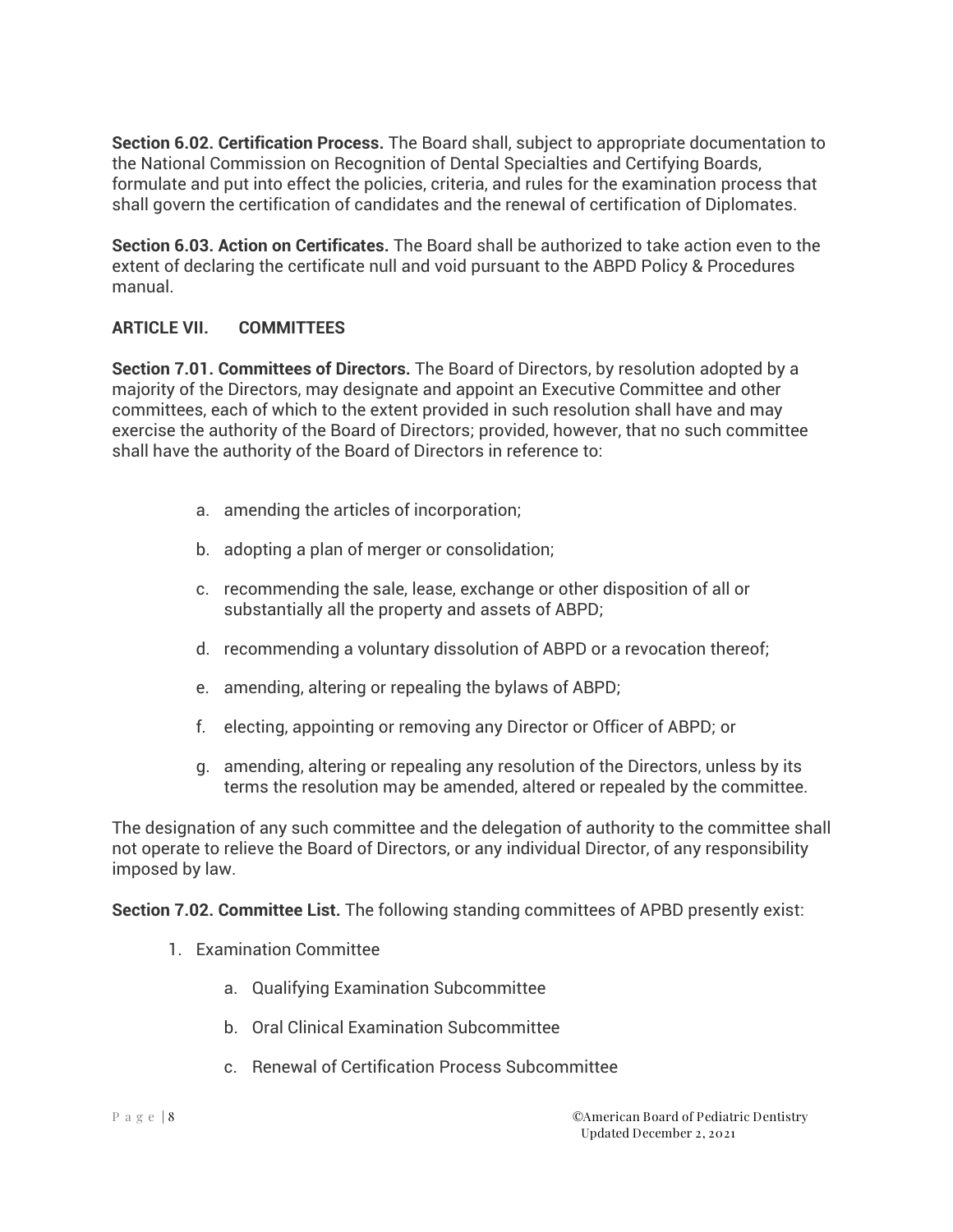- 2. Nominations Committee
- 3. Policy and By-Laws Committee
- 4. Ethics Committee
- 5. Appeals Committee
- 6. Finance Committee
- 7. Strategic Planning Committee
- 8. Program Director Committee
- 9. Diversity, Equity and Inclusion Committee

Special Committees: In addition to the standing committees, certain special committees may be appointed as required. Their duties will be described in the Operations Manual, or by the President or the Board in establishing and appointing members to such special committees.

**Section 7.03. Other Committees.** Other committees not having and exercising authority of the Board of Directors may be designated by a resolution adopted by a majority of the directors. Except as otherwise provided in the resolution, the President of ABPD shall appoint the members of the committees. Any member may be removed by the persons authorized to appoint the member whenever in their judgment the best interests of ABPD would be served by removing the member. The Board of Directors may terminate any committee so designated as the Board of Directors deems appropriate.

**Section 7.04. Term of Office.** Unless otherwise provided in the resolution of the Board of Directors designating a committee or by the President in appointing a committee member, each member of a committee shall continue as a member until the next annual meeting of ABPD, unless the committee is terminated sooner, or unless the member is removed from the committee, or unless the member ceases to qualify as a member of the committee.

**Section 7.05. Chair.** One member of each committee may be appointed chair by the person or persons authorized to appoint the members of the committee.

**Section 7.06. Vacancies.** Vacancies in the membership of any committee may be filled by appointments made in the same manner as in the case of the original appointments.

**Section 7.07. Quorum.** Unless otherwise provided in the resolution of the Board of Directors designating a committee or by the President in appointing a committee, a majority of the entire committee shall constitute a quorum and the act of a majority of the members present at a meeting at which a quorum is present shall be the act of the committee. A committee may act by unanimous consent in writing without a meeting and, subject to action by the Board of Directors, the committee by majority vote of its members may determine the time and place of meetings and the notice for meetings.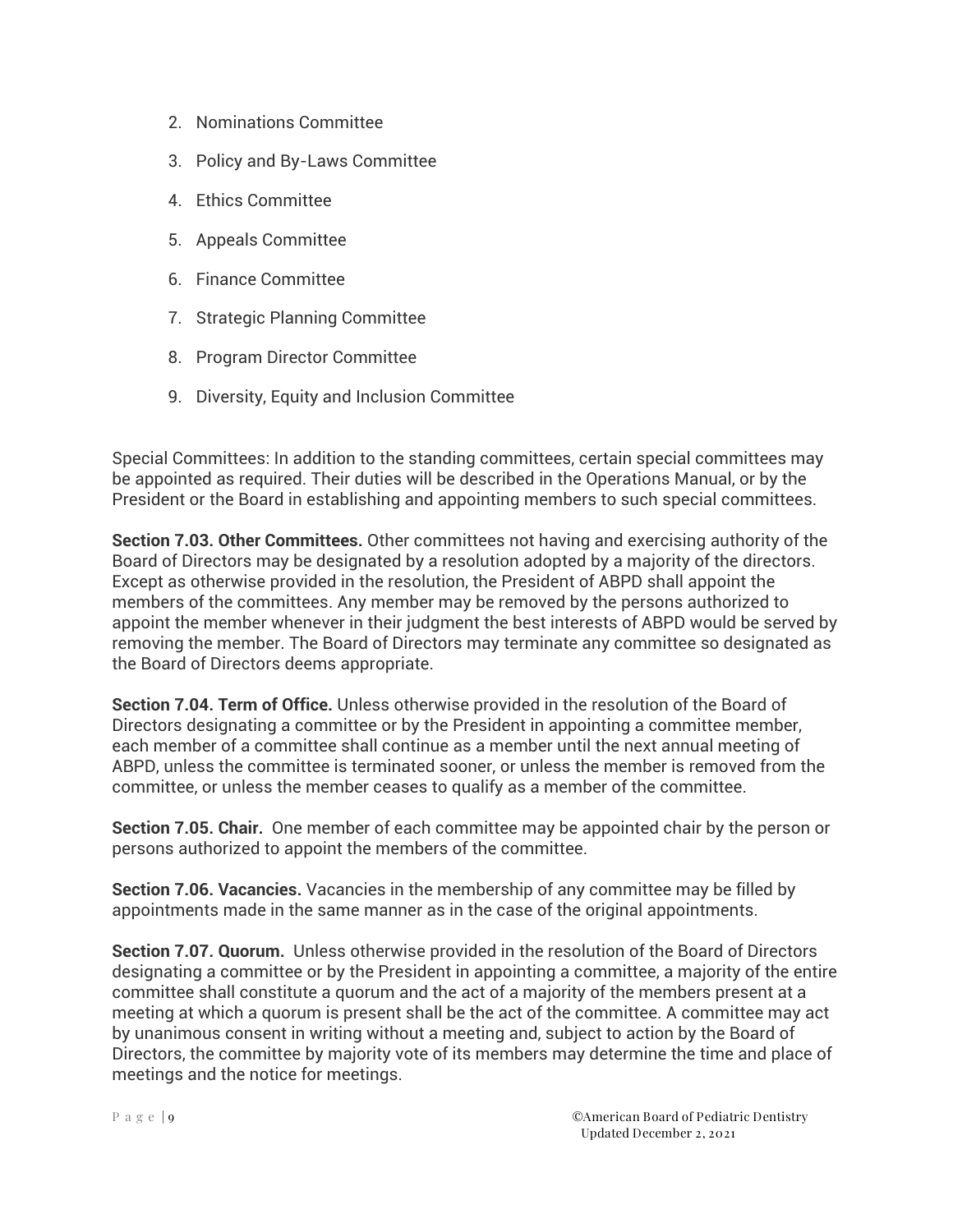**Section 7.08. Rules.** Each committee may adopt rules for its own governance not inconsistent with these bylaws or with other rules and policies adopted by the Board of Directors.

**Section 7.09. Meetings by Conference Telephone.** Members of a committee may participate in a meeting of the committee by conference telephone or similar means of communication. All persons participating in the meeting shall be able to hear each other, and participation in a meeting pursuant to this provision shall constitute presence in person at the meeting.

# **ARTICLE VIII. INDEMNIFICATION**

**Section 8.01. Indemnification of Directors and Officers.** ABPD shall provide both permissive and mandatory indemnification protection to its Directors and Officers pursuant to section 504.851 et. seq. of the Code of Iowa. The Board of Directors may in its discretion provide indemnification or other protection in excess of said provisions.

**Section 8.02. Indemnification of employees, agents, and volunteers.** ABPD shall, by action of the Board of Directors, provide indemnification and advancement of expenses to employees, agents, or volunteers of ABPD to such extent and to such effect as the Board of Directors may determine to be appropriate or as required by applicable law.

# **ARTICLE IX. CONTRACTS, LOANS, CHECKS, DEPOSITS AND INVESTMENTS**

**Section 9.01. Contracts.** The Board of Directors may authorize any Officer or Officers, agent or agents of ABPD, in addition to the Officers authorized by these bylaws, to enter into any contract or execute and deliver any instrument in the name of and on behalf of ABPD, and such authority may be general or confined to specific instances.

**Section 9.02. Loans.** No loans shall be contracted on behalf of ABPD and no evidences of indebtedness shall be issued in its name unless authorized by a resolution of the Board of Directors. Such authority may be general or confined to specific instances.

**Section 9.03. Checks, Drafts, etc.** All checks, drafts or orders for the payment of money, notes or other evidences of indebtedness issued in the name of ABPD shall be signed by such Officer or Officers, agent or agents of ABPD in such manner as may be determined by a resolution of the Board of Directors.

**Section 9.04. Deposits.** All funds of ABPD shall be deposited to the credit of ABPD in such banks, trust companies or other depositories as the Board of Directors may select.

**Section 9.05. Investments.** The funds of ABPD may be retained in whole or in part in cash or be invested and reinvested from time to time in such property, real, personal or otherwise, including stocks, bonds or other securities, as the Board of Directors may determine.

#### **ARTICLE X. BOOKS AND RECORDS**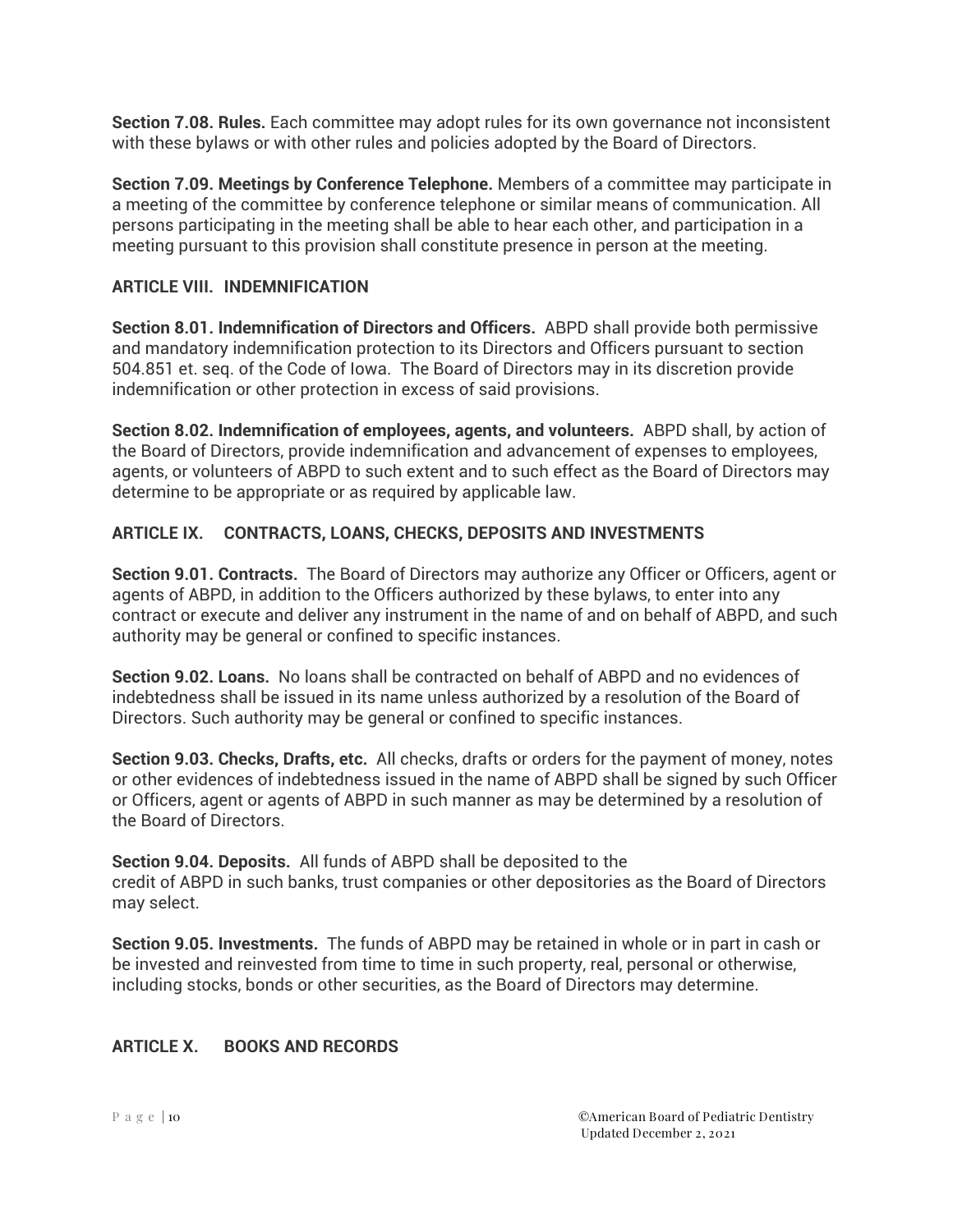**Section 10.01. Books and Records Maintained.** ABPD shall keep correct and complete books and records of account and shall keep minutes of the proceedings of its Board of Directors and committees having any of the authority of the Board of Directors. Unless otherwise provided by the Operations Manual or by Board resolution, the following records are to be maintained at the principal ABPD office: articles of incorporation, bylaws, resolutions, minutes, list of names and addresses of current Directors and Officers, the reports delivered to the secretary of state, and such other records required to be maintained by Chapter 504 of the Code of Iowa.

**Section 10.02. Inspection of Records by Directors.** A Director of ABPD is entitled to inspect and copy the books, records, and documents of ABPD to the extent reasonably related to the performance of the duties of a Director, but not for any other purpose or in any manner that would violate any duty to ABPD.

# **ARTICLE XI. FISCAL YEAR**

The fiscal year of ABPD shall begin on the first day of January and end on the last day of December in each year.

## **ARTICLE XII. CONFLICT OF INTEREST**

**Section 12.01. Disclosure of Conflict of Interest.** Any Director, Officer or employee having a possible conflict of interest shall disclose that conflict of interest to the Board of Directors and the same shall be made a matter of record through an annual procedure and also when the interest becomes a matter of Board action.

**Section 12.02. Abstain from Voting and Influencing.** Any Director having a possible conflict of interest on any matter shall abstain from voting on that matter and shall not use his/her influence on the matter, nor shall that Director be counted toward the required quorum for voting on the matter. However, any Director with a possible conflict of interest may answer questions about the matter from other Directors after the disclosure of the conflict of interest has been made.

**Section 12.03. Notice.** Any new Director or committee member will be advised of this conflict of interest policy upon entering on the duties of his/her office. **ARTICLE XIII. ELECTRONIC TRANSMISSION**

"Electronic transmission" or "electronically transmitted" means any process of communication not directly involving the physical transfer of paper that is suitable for the retention, retrieval, and reproduction of information by the recipient. Notice by electronic transmission is written notice. Notices and written consents may be given by electronic transmission.

#### **ARTICLE XIV. AMENDMENTS TO BYLAWS**

These bylaws may be altered, amended, or repealed and new bylaws may be adopted by a majority of the Directors at any regular meeting or at any special meeting, if at least two days' written notice is given of intention to alter, amend or repeal or to adopt new bylaws at the meeting.